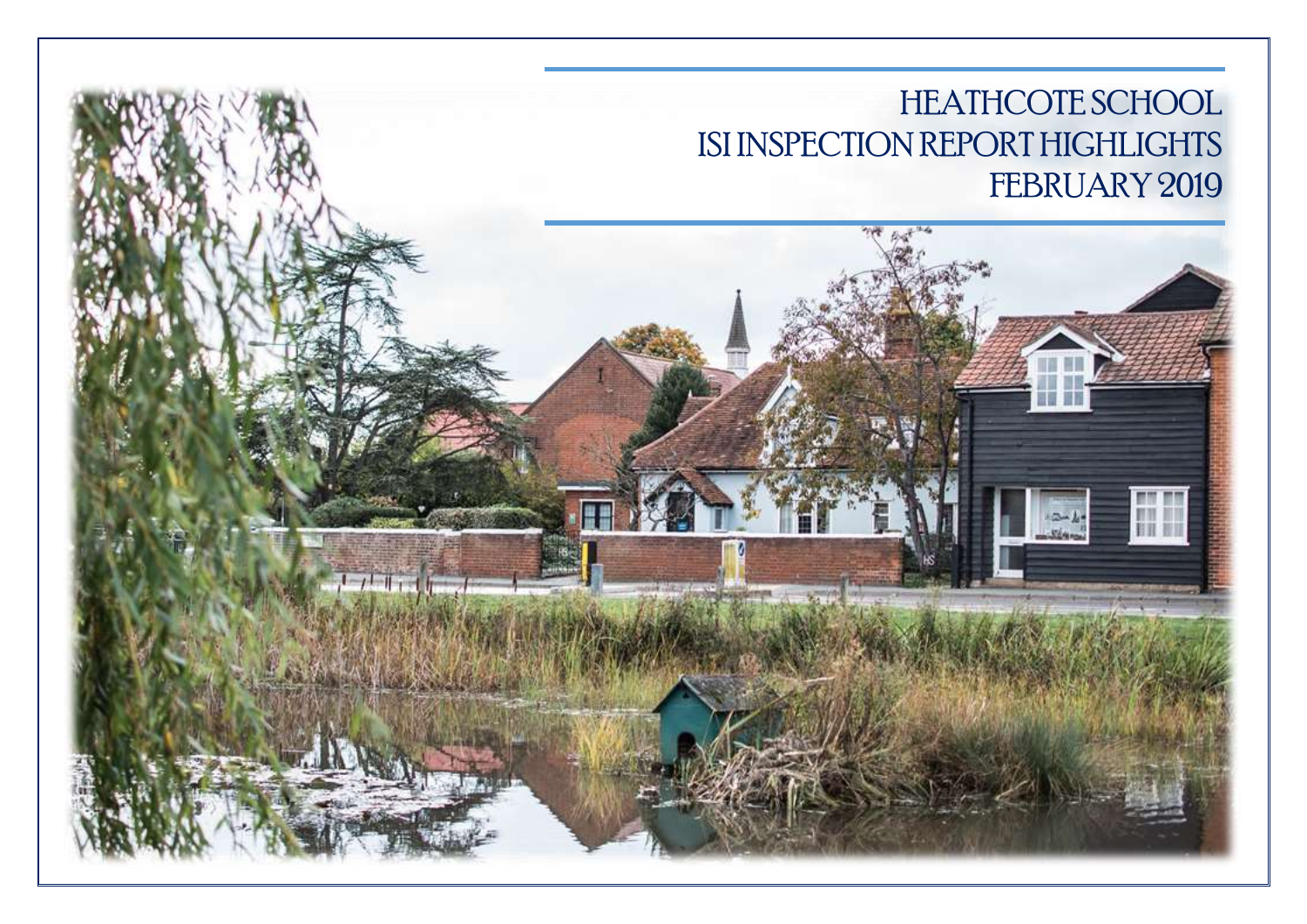## ISI INSPECTION REPORT RATES HEATHCOTE EXCELLENT IN ALL AREAS



In February 2019, Heathcote was inspected by the Independent School Inspectorate (ISI) . The ISI is the independent school equivalent of Ofsted and reports to the DfE. We are absolutely delighted with the inspection findings, which were universally positive.

They strongly affirm that Heathcote is a happy and extremely successful school, where children are supported and encouraged, and meet the high aspirations staff have for them. Heathcote was rated '*Excellent*' in all areas.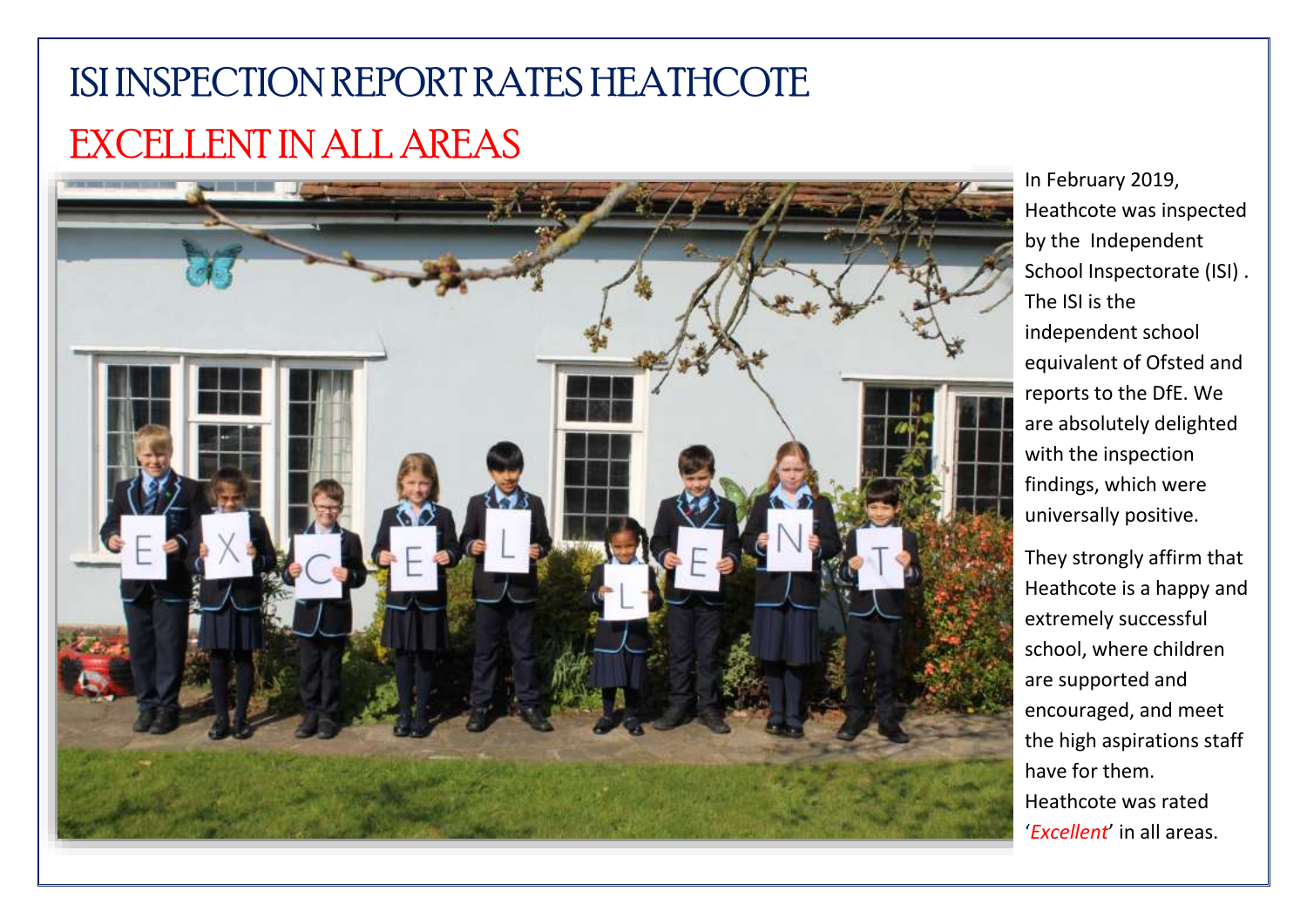## WHAT THEY SAID ABOUT OUR SCHOOL

Pupils achieve considerable successes in many spheres of school life.

Pupils are highly successful in gaining places at local independent and state grammar schools.

There is a positive 'can do' mentality throughout the school.

Throughout the school, differences [are] effectively invisible with pupils simply enjoying being with each other.

Improvements across the school have enabled pupils to develop excellent knowledge, skills and understanding across a wide range of subjects and apply their skills very effectively.

Pupils' success stems from their high levels of motivation.

Personable and unfailingly polite, the pupils demonstrate a perceptive awareness of their own self-worth, character, confidence and compassion in line with the school's aims.

They appreciate the non-material aspects of life, guided very effectively by the robust pastoral programme and the school's promotion of the Heathcote values, such as kindness, honesty and happiness.

Pupils' kind, considerate and responsible behaviour in the classroom and at breaktimes demonstrates how leaders' successful embedding of the school's values programme permeates everything they do.

Pupils leave with a strong awareness of their strengths and are well prepared for the next stage of education.

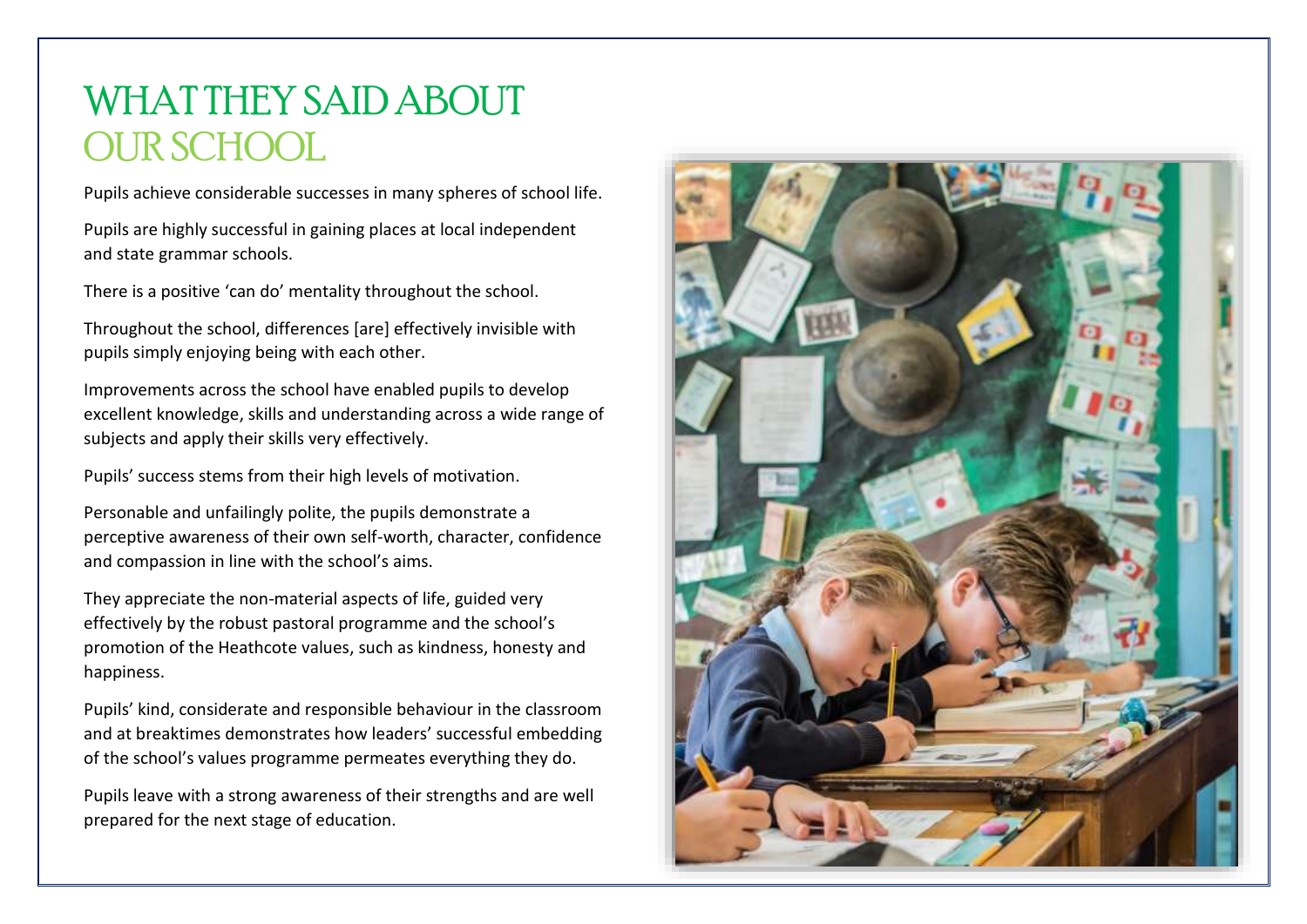## WHAT THEY SAID ABOUT OUR PUPILS



Pupils demonstrate a high level of achievement by the time they leave the school.

Pupils' attitudes to learning are excellent. As a result, they persevere and are resilient and confident learners who involve themselves fully in all they do.

Pupils' numeracy skills are very strong.

All groups of pupils demonstrate excellent communication skills overall as they progress through the school.

Pupils display excellent thinking and research skills in relation to their age.

Pupils demonstrate very strong self-confidence through trying things out for themselves and learning from mistakes.

Decision making among all pupils is excellent.

Pupils are socially mature and readily take on responsibilities.

Pupils demonstrate a natural acceptance and tolerance of others who represent different backgrounds, beliefs, cultures and lives.

Pupils achievements in art and performing arts are particularly strong.

Pupils are very thoughtful and reflective.